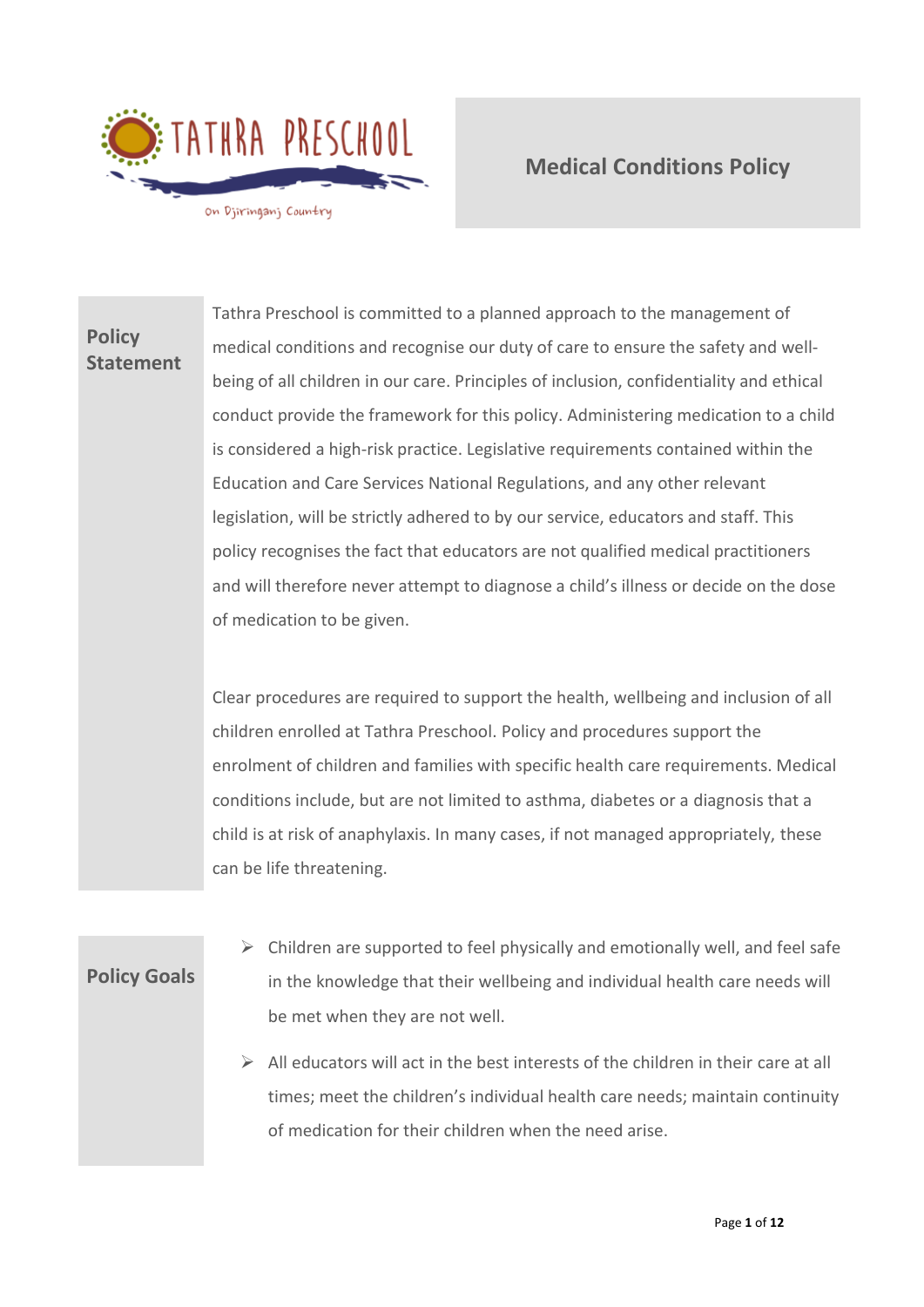- ➢ Teachers and Educators feel competent to perform their duties; understand their liabilities and duty of care requirements; are provided with sufficient information and training regarding the administration of medication and other appropriate treatments.
- $\triangleright$  There is collaboration with families of children with diagnosed medial conditions to develop a Risk Minimisation Plan for their child.
- $\triangleright$  All staff, including casual staff, educators and volunteers, are informed of all children diagnosed with a medical condition and the risk minimisation procedures for these.
- $\triangleright$  All families are provided with current information about identified medical conditions of children enrolled at the service with strategies to support the implementation of the Risk Minimisation Plan.
- $\triangleright$  All children with diagnosed medical conditions have a current Risk Minimisation Plan that is accessible to all staff.
- $\triangleright$  All staff are adequately trained in the administration of emergency medication.
- $\triangleright$  Clear procedures are in place to support the health, wellbeing and inclusion of all children enrolled at Tathra Preschool.

## **Strategies: How will it be done?**

## **Enrolment**

- $\triangleright$  On application for enrolment, families will be required to complete full details about their child's medical needs. We will assess whether teachers/ educators are appropriately trained to manage the child's health considerations at that time.
- $\triangleright$  Where children require medication or have specific medical needs for long term conditions or complaints, the child's doctor or allied health professional and parent/guardian must complete a Medical Management Plan. Such a plan will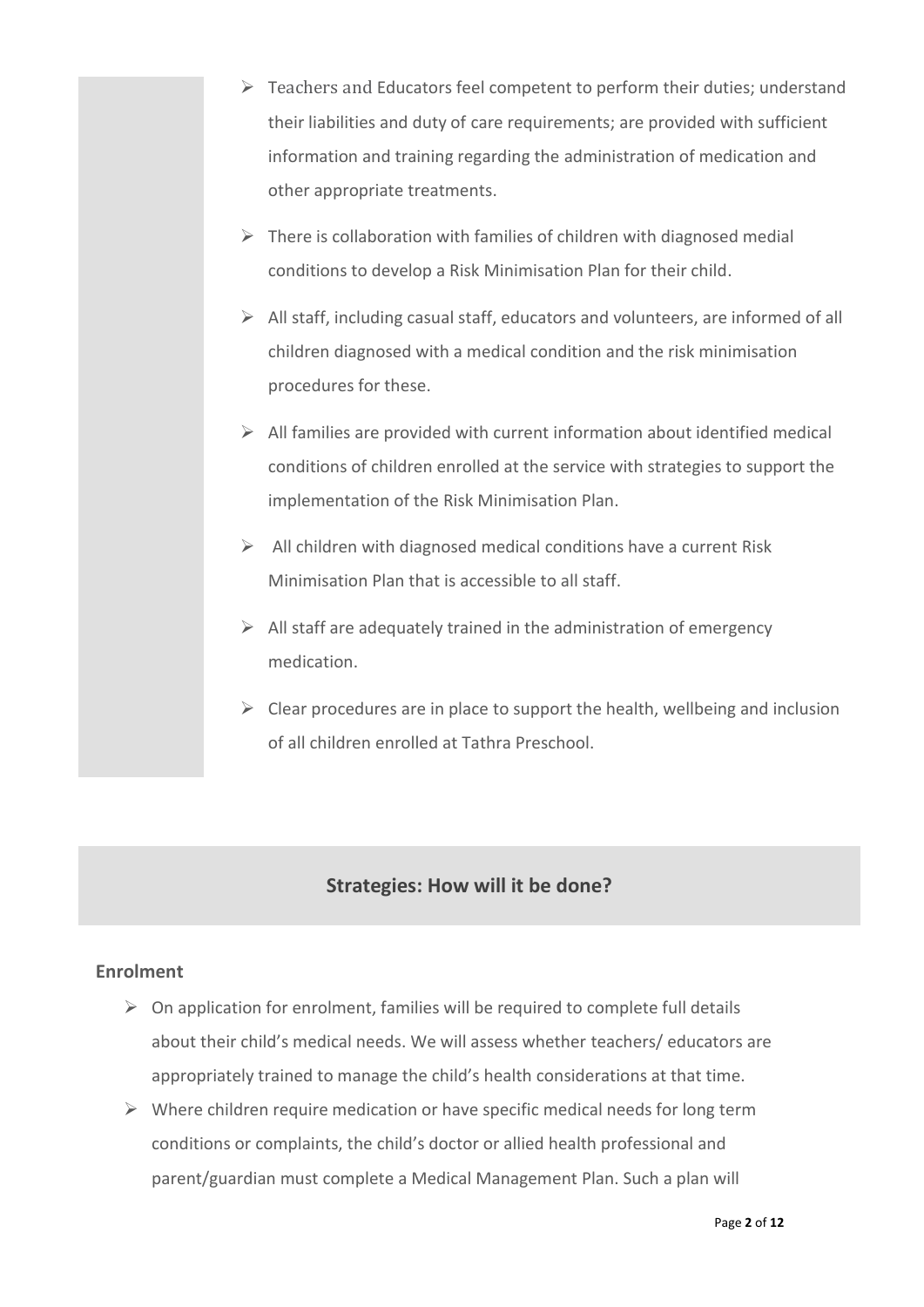detail the child's health support needs including administration of medication and other actions required to manage the child's condition.

- $\triangleright$  The Nominated Supervisor will also consult with the child's family to develop a Risk Minimisation and Communication Plan. This plan will assess the risks relating to the child's specific health care needs, allergy or medical condition; any requirements for safe handling, preparation and consumption of food; notification procedures that inform other families about allergens that pose a risk; procedures for ensuring educators/students/volunteers can identify the child, and their medication. This will also detail how families will inform educators about specific requirements for child(ren) in regard to medical conditions, and how educators will communicate to families; any intervention undertaken in relation to their child's medical condition.
- $\triangleright$  Children with specific medical needs must be reassessed in regard to the child's needs and our preschool's continuing ability to manage the child's health considerations, on a regular basis, depending on the child's medical condition.
- $\triangleright$  If a child's medical, physical, emotional or cognitive state changes the family will need to complete a new Medical Management Plan and our service will re-assess its ability to care for the child, including whether educators are appropriately trained to manage the child's ongoing specific needs

## **Administration of Prescribed Medication**

Prescribed medication, authorised medication and medical procedures can only be administered to a child:

- With written authorisation from the parent/guardian or a person named in the child's enrolment record as authorised to consent to administration of medication (Regulation 92(3)(b))
- With two adults in attendance, one of whom must be an educator. One adult will be responsible for the administration and the other adult will witness the procedure
- If the prescribed medication is in its original container bearing the child's name, dose and frequency of administration.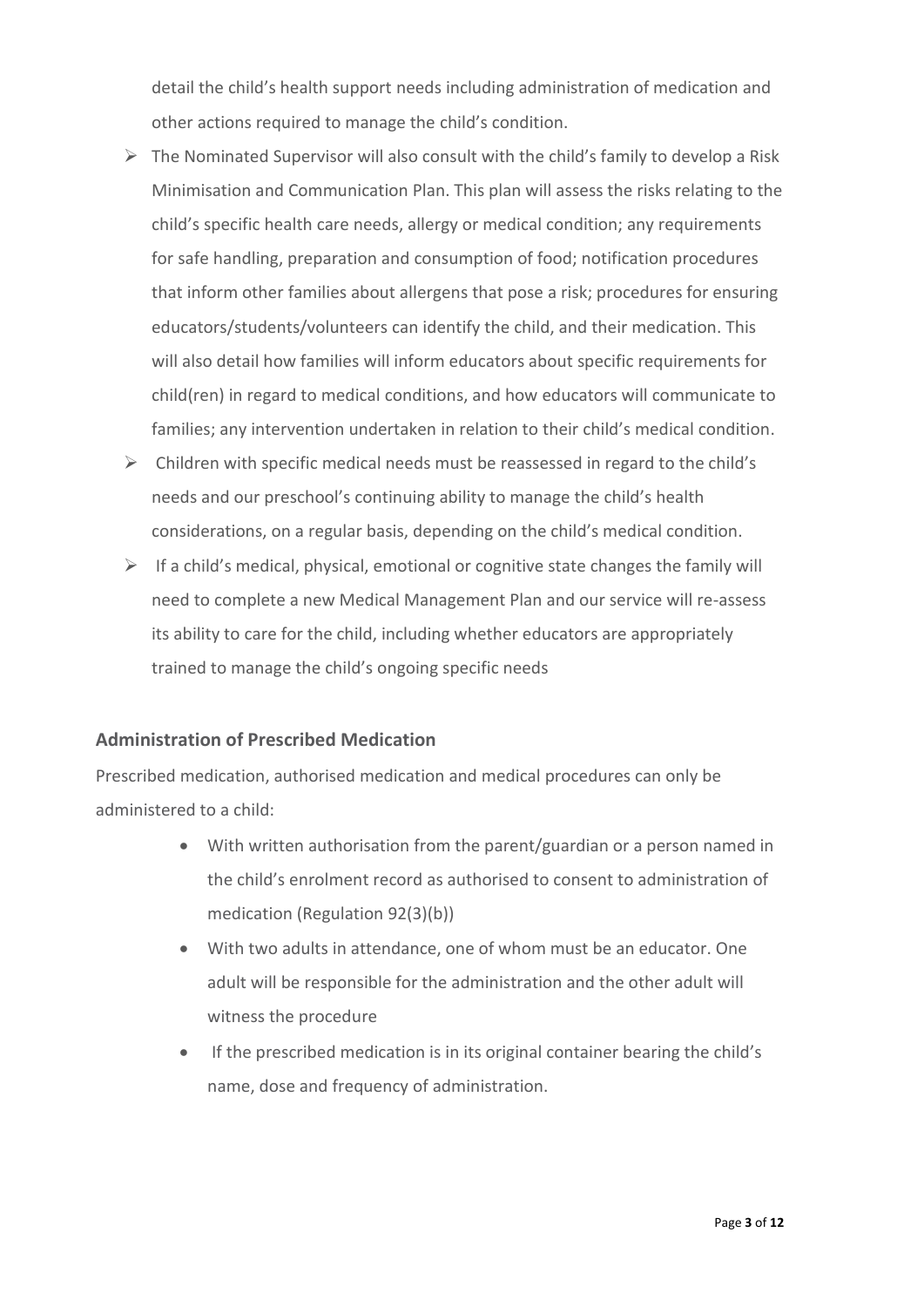## **Medical Management Plans**

Medical Management Plans are required if a child enrolled at our Preschool has a specific health care need, allergy or relevant medical condition. In this case:

- A parent/guardian of the child is required to provide Medical Management Plan for the child signed by GP or medical practitioner.
- The Medical Management Plan must include a current photo of the child and must clearly outline procedures to be followed by staff in the event of an incident relating to the child's specific health care needs
- The Medical Management Plan will be followed in the event of an incident relating to the child's specific health care need, allergy or relevant medical condition.

## **Risk Minimisation and Communication Plans**

Risk Minimisation and Communication Plans are required to be developed in consultation with the parent/guardian of a child:

- To ensure that the risks relating to the child's specific health care need, allergy or relevant medical condition are assessed and minimised.
- If relevant, to ensure that practices and procedures in relation to the safe handling, preparation, consumption and service of food are developed and implemented.
- If relevant, to ensure that practices and procedures to ensure that the parents are notified of any known allergens that pose a risk to a child and strategies for minimising the risk are developed and implemented.
- To ensure that all staff members and volunteers can identify the child, the child's Medical Management Plan and the location of the child's medication.
- if relevant, to ensure that practices and procedures ensuring that the child does not attend the service without medication prescribed by the child's medical practitioner in relation to the child's specific health care need, allergy or relevant medical condition are developed and implemented.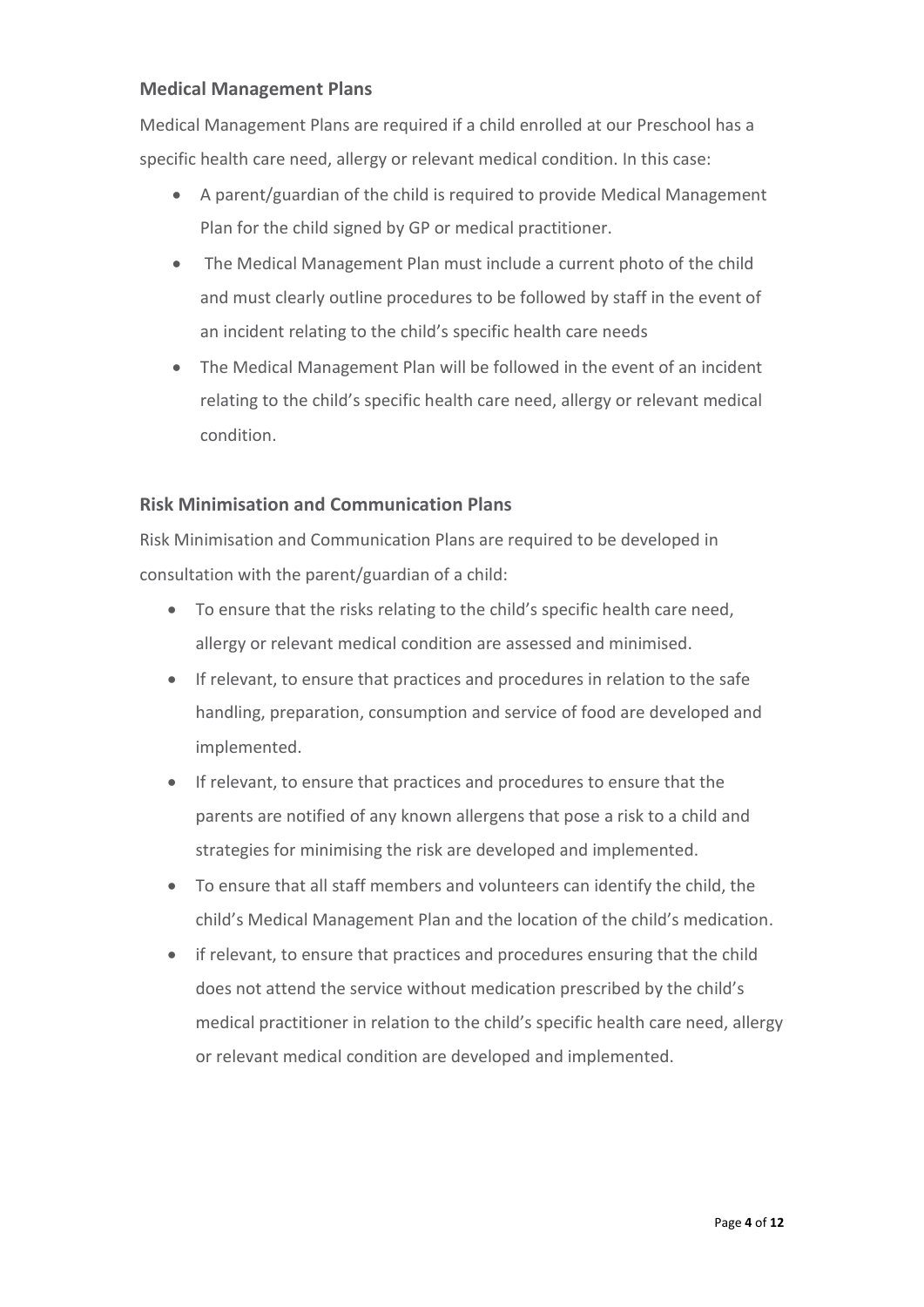## **Communication Strategies**

Our Preschool will maintain the review and development of communication strategies to ensure that:

- Relevant staff members and volunteers are informed about the medical conditions policy and the Medical Management Plan and Risk Minimisation Plan for the child.
- A child's parent can communicate any changes to the Medical Management Plan and Risk Minimisation Plan for the child, setting out how that communication can occur.
- Families and educators communicate regarding the child's/children's changing requirements and any interventions undertaken by the educators.

### **Asthma**

Whenever a child with asthma is enrolled at our Preschool, or newly diagnosed as having a asthma, communication strategies will be developed to inform all relevant staff (teachers, educators, including students and volunteers, of:

- The child's name, and days enrolled.
- Risk Minimisation Plan.
- Location of Medical Management Plan.
- Location of child's preventer/reliever medication.
- Teacher in Charge responsible for administering treatment.
- $\triangleright$  Asthma reliever medications will be stored out of reach of children, in an easily accessible central location.
- ➢ Reliever medications together with a spacer will be included in our Preschool's First Aid kit in case of an emergency situation where a child does not have their own reliever medication with them.
- $\triangleright$  Asthma Australia (along with other registered training organisations) provides training in Emergency Asthma Management (EAM) which instructs on all aspects of asthma management and administration of asthma reliever medications. Educators who will be responsible for administering asthma reliever medication to children diagnosed with asthma in their care, will attend, or have attended, an EAM course.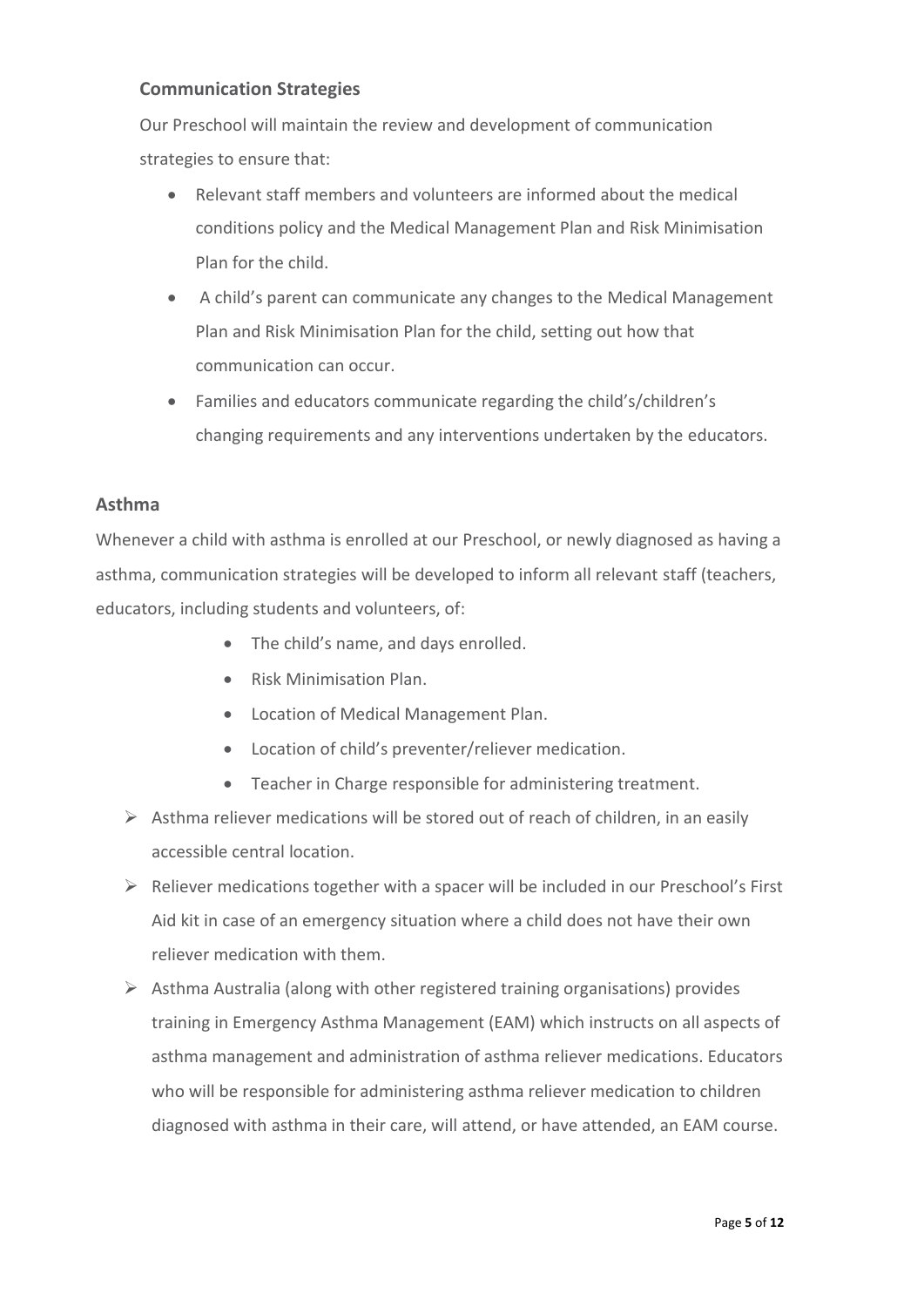It is a requirement that at least one Educator or other person that is trained in EAM is at the service at all times children are present.

 $\triangleright$  Asthma Australia produces recommended guidelines on asthma management within early childhood settings, including an Asthma Care Plan for education and care services.

#### **Asthma Emergencies**

In the case of an asthma emergency, medication may be administered to a child without written parent/guardian authorisation. If medication is administered the parent/guardian of the child or the child's registered medical practitioner will be contacted as soon as possible.

The National Asthma Council Australia (NAC) recommends that should a child not known to have asthma appear to be in severe respiratory distress, the Asthma First Aid plan should be followed immediately. The following steps are recommended:

- If someone collapses and appears to have difficulty breathing, call an ambulance immediately, whether or not the person is known to have asthma.
- Give 4 puffs of a reliever medication and repeat if no improvement.
- Keep giving 4 puffs every 4 minutes until the ambulance arrives.
- No harm is likely to result from giving reliever medication to someone who does not have asthma.

In the event of anaphylactic emergency and breathing difficulties, an adrenaline autoinjector must be administered first, then reliever medication.

#### **Anaphylaxis**

Whenever a child with severe allergies is enrolled at our Preschool, or is newly diagnosed as having a severe allergy, a Communication Plan will be developed to inform all relevant teachers, educators, including students and volunteers, of:

- the child's name and days enrolled.
- The child's Risk Minimisation Plan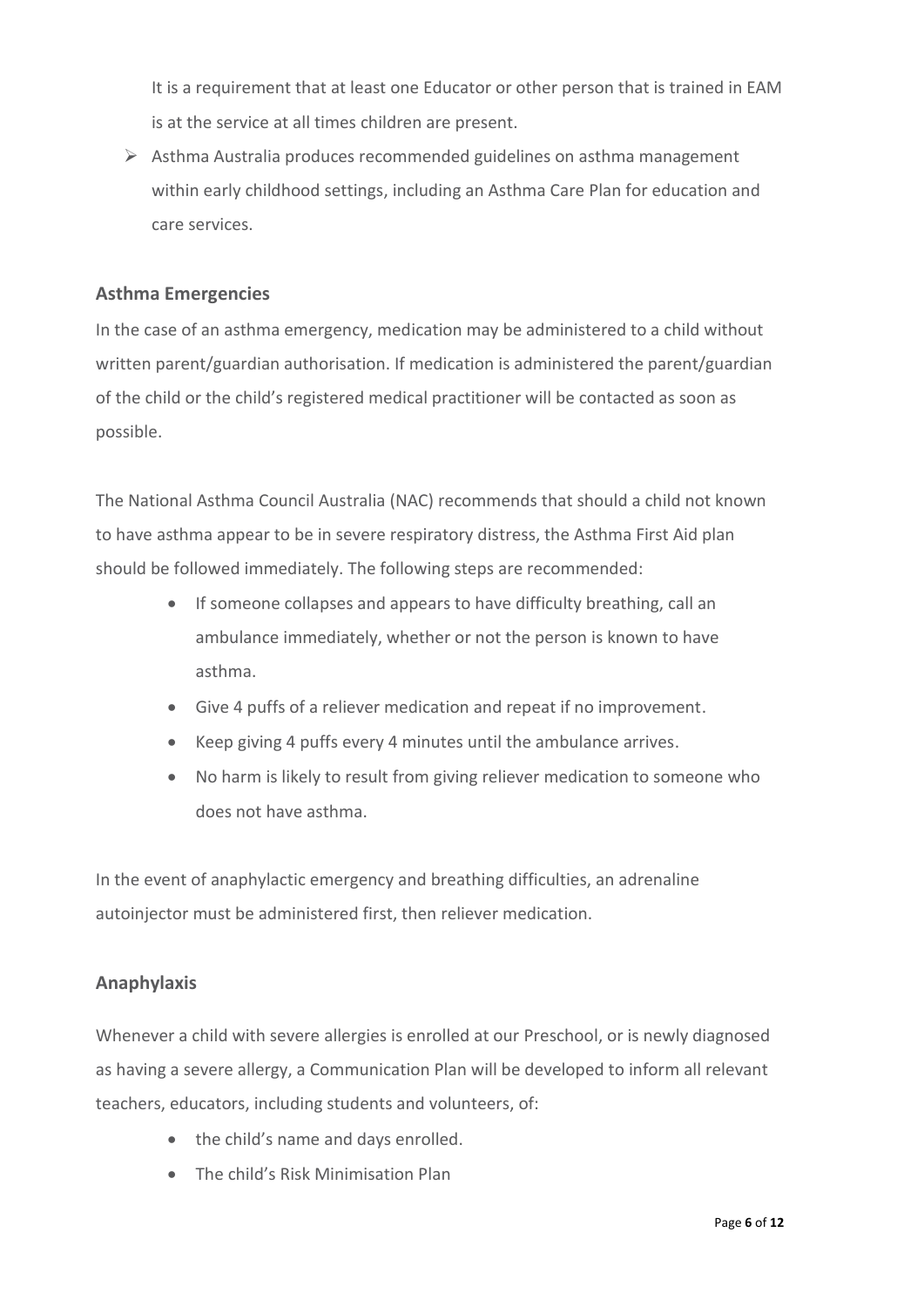- Location of the child's Medical Management Plan.
- Location of child's adrenaline auto-injector.
- Teacher in charge/ educators/staff will be responsible for administering the adrenaline auto-injector.
- $\triangleright$  In accordance with the Education and Care Services National Regulations, our Preschool will advise families that a child who has been diagnosed as at risk of anaphylaxis is enrolled at Tathra Preschool. Notices will be posted in the foyer, and on the wall of the room that the child is based in. The notice will l advise which foods (if any) are allergens and therefore not to be brought to the Preschool.
- $\triangleright$  It is required that the child at risk of anaphylaxis will have a Medical Management Plan. (Refer to: The Australian Society for Clinical Immunology and Allergy (ASCIA) for a plan template www.allergy.org.au). Educators will become familiar with the child's plan and also develop an Individual Anaphylaxis Risk Minimisation Plan for the child in consultation with the child's parents/guardians and appropriate health professionals.
- $\triangleright$  A communication strategy will be developed with parents/guardians to ensure any changes to a child's health care needs are discussed and the health care plan updated as required.

## **Anaphylaxis Emergencies**

- $\triangleright$  In the case of an anaphylaxis emergency, medication may be administered to a child without written parent/guardian authorisation. If medication is administered the parent/guardian of the child or the child's registered medical practitioner will be contacted as soon as possible.
- $\triangleright$  For anaphylaxis emergencies, educators will follow the child's Emergency Action Plan. If a child does not have an adrenaline auto-injector and appears to be having a reaction, the educator will only administer adrenaline if the service has an additional adrenaline auto-injector for general use. Educators/staff administering the adrenaline will follow the instructions stored with the device. An ambulance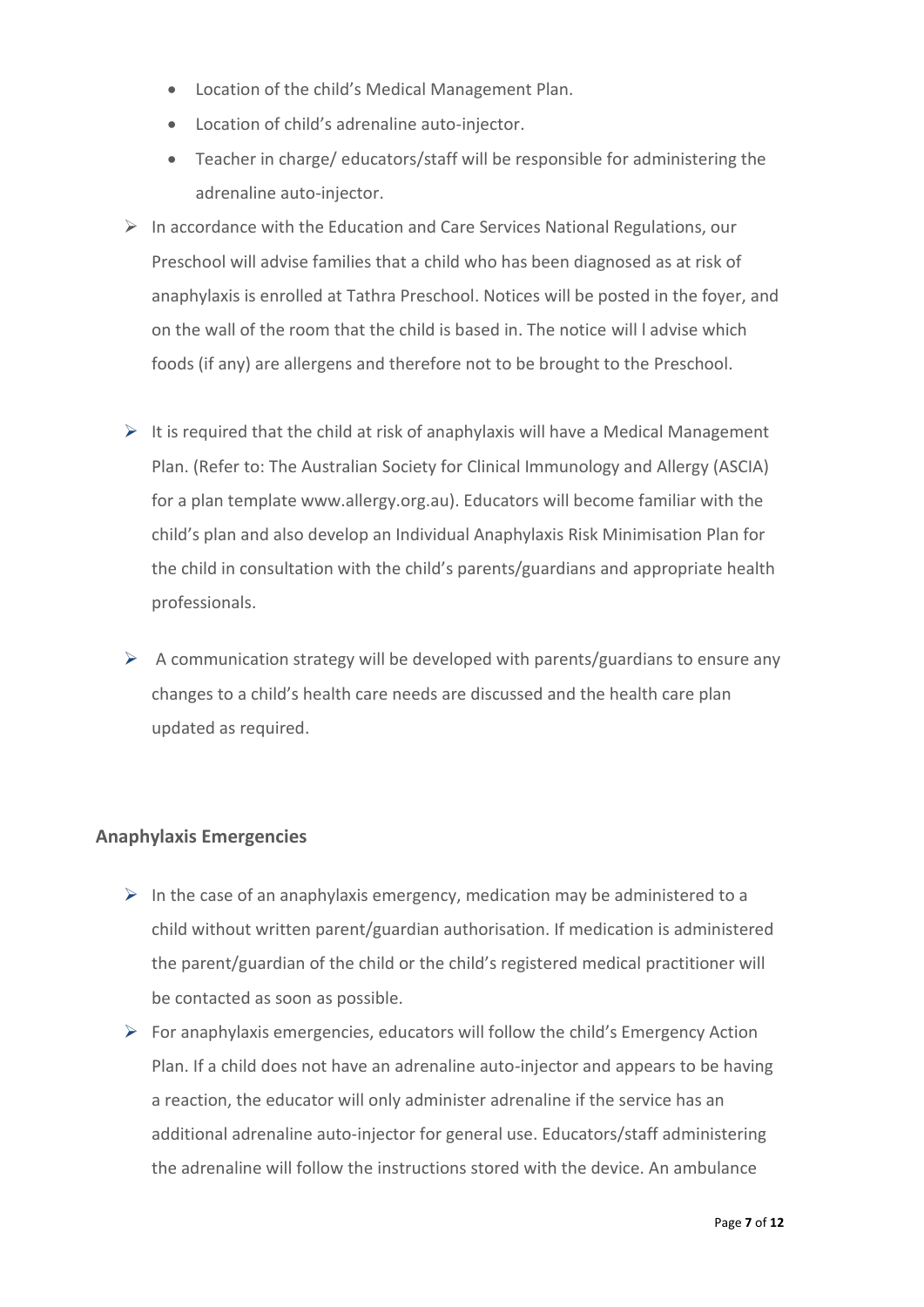will always be called. The used autoinjector will be given to ambulance officers on their arrival.

## **Diabetes**

- $\triangleright$  Whenever a child with diabetes is enrolled at our service, or is newly diagnosed as having diabetes, a communications plan will be developed to inform all relevant teachers/educators, including students and volunteers, of:
	- The child's name and days enrolled.
	- The child's Risk Minimisation Plan
	- Location of the child's Emergency Action Plan.
	- Location of the child's insulin/snack box.
	- Teacher/educators (authorised person) responsible for administering treatment.
- $\triangleright$  Teachers/ educators will be aware of the signs and symptoms of low blood sugar including the child presenting pale, hungry, sweating, weak, confused and/or aggressive. Signs and symptoms of high blood sugar include thirst, need to urinate, hot dry skin, smell of acetone on breath
- $\triangleright$  Management of diabetes in children at our Preschool will be supported by the child having in place an Emergency Action Plan which includes:
	- Administration of insulin, if needed information on how to give insulin to the child, how much insulin to give, and how to store the insulin. Insulin may be delivered as a shot, an insulin pen, or via an insulin pump.
	- Oral medicine children may be prescribed with oral medication.
	- Meals and snacks Including permission to eat a snack anytime the child needs it.
	- Blood sugar testing information on how often and when a child's blood sugar may need to be tested by educators.
	- Symptoms of low or high blood sugar one child's symptoms of low or high blood sugar may be different from another. The child's Action Plan should detail the child's symptoms of low or high blood sugar and how to treat it.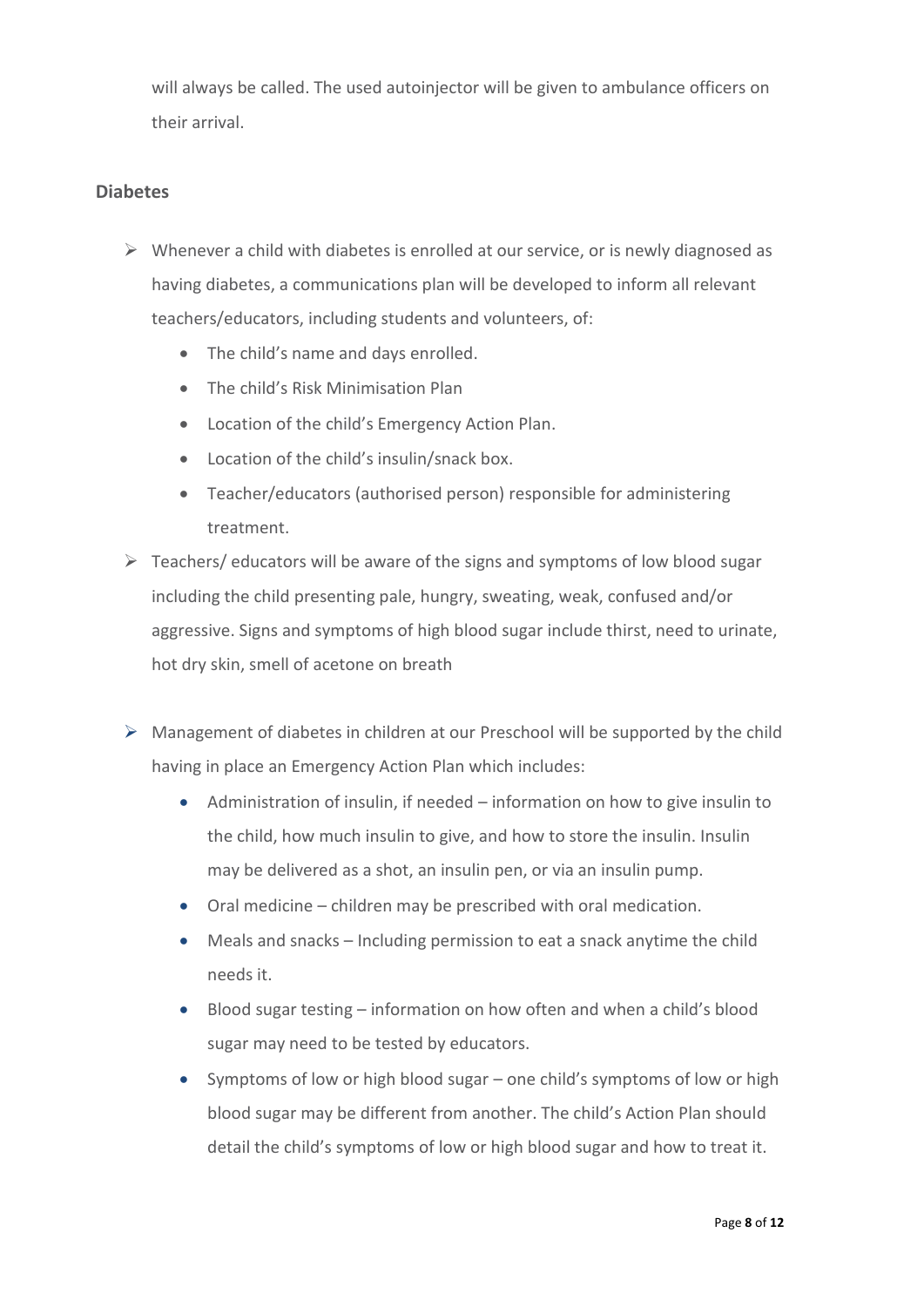For high blood sugar, low blood sugar, and/ or hypoglycemia, educators will follow the child's Emergency Action Plan.

## **Role and Responsibilities**

### **Approved Provider will**

- $\triangleright$  Ensure a Communication Plan is developed in collaboration with the parent/guardian.
- $\triangleright$  Facilitate ongoing communication between parents/guardians and educators/staff regarding the current status of the child's specific health care need, allergy or other relevant medical condition, this policy and its implementation.
- $\triangleright$  Ensure regular training and PD for relevant teachers and educators to manage specific health care needs such as asthma management, anaphylaxis management and any other specific procedures that are required to be carried out as part of the care and education of a child with specific health needs.
- ➢ Ensure at least one teacher/educator/staff member who has current accredited training in emergency management requirements for specific medical conditions is in attendance and immediately available at all times that children are being educated and cared for by Preschool.
- $\triangleright$  Ensure that a Risk Minimisation Plan is developed for each child with specific medical conditions on enrolment or upon diagnosis, and that the plan is reviewed at least annually
- $\triangleright$  Ensure that parents/guardians who are enrolling a child with specific health care needs are provided with a copy of this and other relevant preschool policies.

#### **Nominated Supervisor will**

 $\triangleright$  Implement this policy and ensure that all staff adhere to the policy.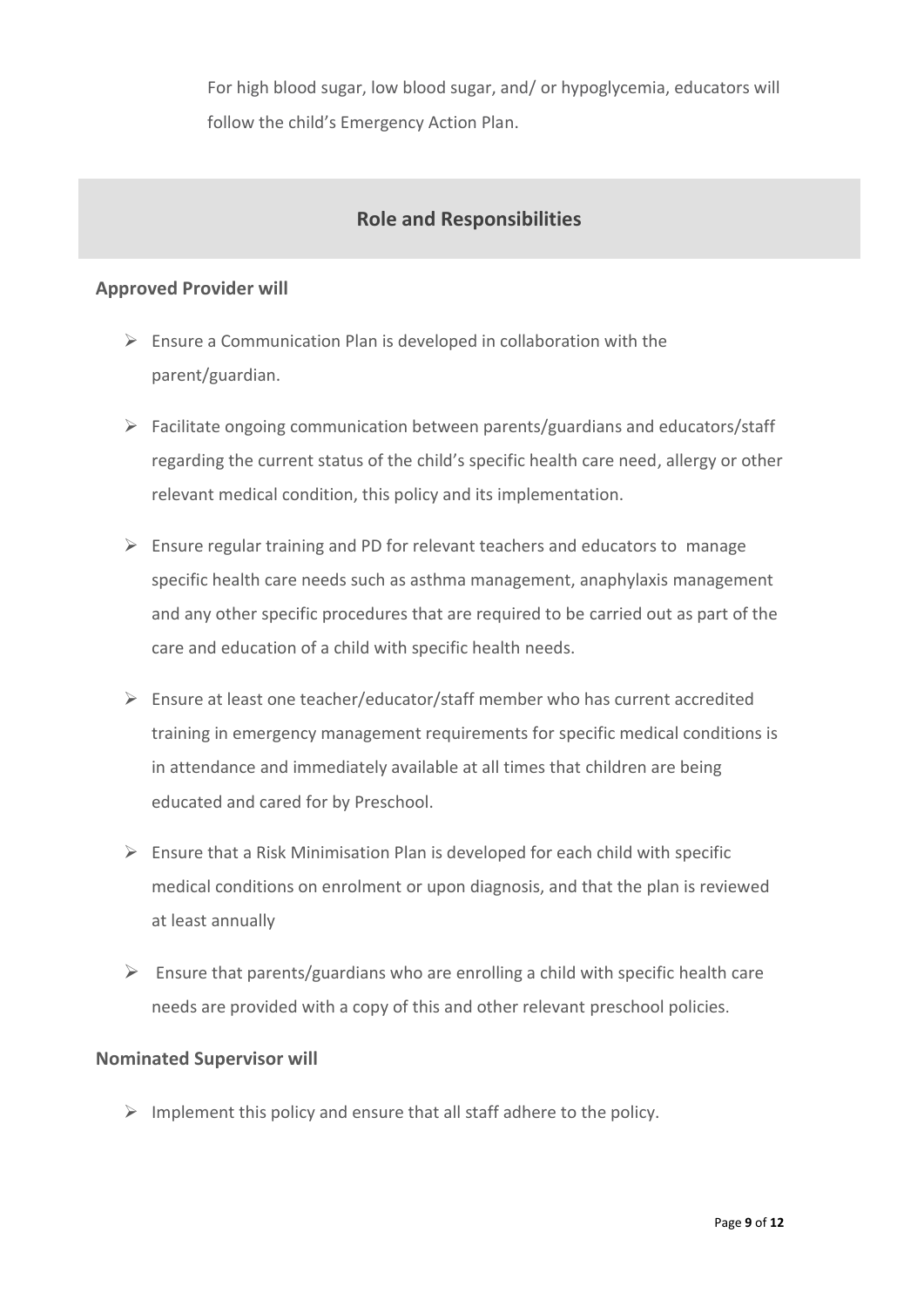- $\triangleright$  Inform the Approved Provider of any issues that impact on the implementation of this policy.
- $\triangleright$  Identify specific training needs of staff who work with children diagnosed with a medical condition, and ensuring, that staff access appropriate training.
- $\triangleright$  Ensure children do not swap or share food, food utensils or food containers.
- ➢ Ensure food preparation, food service and casual staff/educators are informed of children and staff who have specific medical conditions or food allergies, the type of condition or allergies they have, and the service's procedures for dealing with emergencies involving allergies and anaphylaxis.
- $\triangleright$  Ensure a copy of the child's Medical Management Plan is visible and known to all stakeholders
- $\triangleright$  Ensure teacher/ educators follow each child's Risk Minimisation Plan and Medical Management Plan.
- $\triangleright$  Ensure inclusion and opportunities for a child to participate in any activity, exercise or excursion that is appropriate and in accordance with their Risk Minimisation Plan.
- $\triangleright$  Provide information to the community about resources and support for managing specific medical conditions while respecting the privacy of families enrolled at the service.
- ➢ Maintain ongoing communication between teachers/educator/staff and parents/guardians in accordance with the strategies identified in the Communication Plan to ensure current information is shared about specific medical conditions within the Preschool.

## **Early Childhood Educators will**

 $\triangleright$  Communicate any relevant information provided by parents/guardians regarding their child's medical condition to the Nominated Supervisor to ensure all information held by the service is current.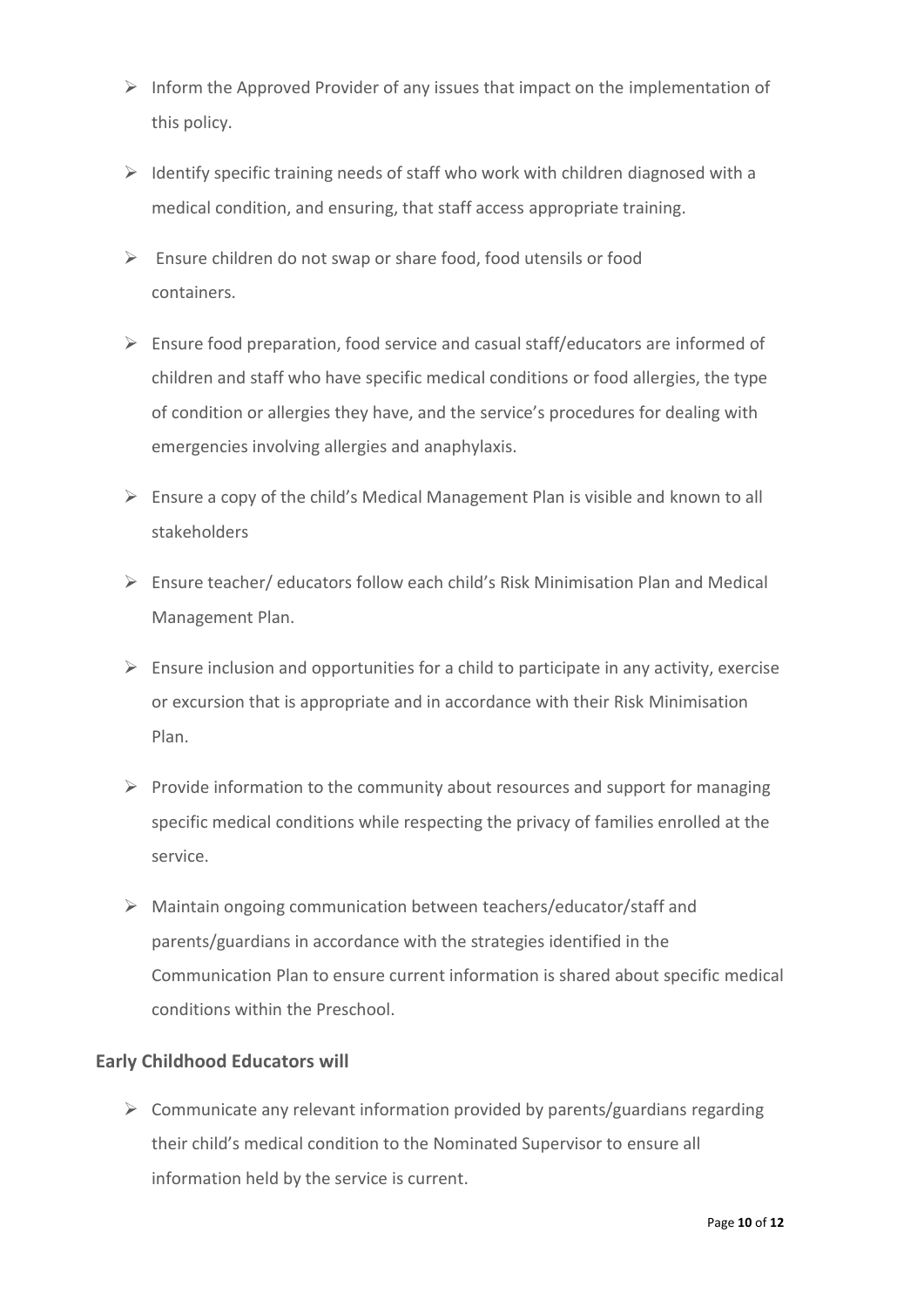- $\triangleright$  Be aware of individual requirements of children with specific medical conditions and follow their Risk Minimisation Plan and Medical Management Plan
- $\triangleright$  Monitor signs and symptoms of specific medical conditions and communicate any concerns to the Nominated Supervisor.
- $\triangleright$  Ensure that parents/guardians are contacted when concerns arise regarding a child's health and wellbeing.

## **Families will**

- $\triangleright$  Inform the Preschool of their child's medical conditions, if any.
- $\triangleright$  Inform the Preschool of any specific requirements that their child may have in relation to their medical condition.
- ➢ Develop a Risk Minimisation Plan with the Nominated Supervisor and/or other relevant staff members at the Preschool.
- ➢ Provide a Medical Management Plan signed by a medical practitioner, either on enrolment or immediately upon diagnosis of an ongoing medical condition. This Medical Management Plan signed by a GP or medical practitioner must include a current photo of the child and must clearly outline procedures to be followed by staff in the event of an incident relating to the child's specific health care needs.

## **Monitor, Evaluation and Review**

This policy will be monitored to ensure compliance with legislative requirements and unless deemed necessary through the identification of practice gaps, the service will review this Policy every two years.

Families and staff are essential stakeholders in the policy review process and will be given opportunity and encouragement to be actively involved.

In accordance with R. 172 of the Education and Care Services National Regulations, the service will ensure that families of children enrolled at the service are notified at least 14 days before making any change to a policy or procedure that may have significant impact